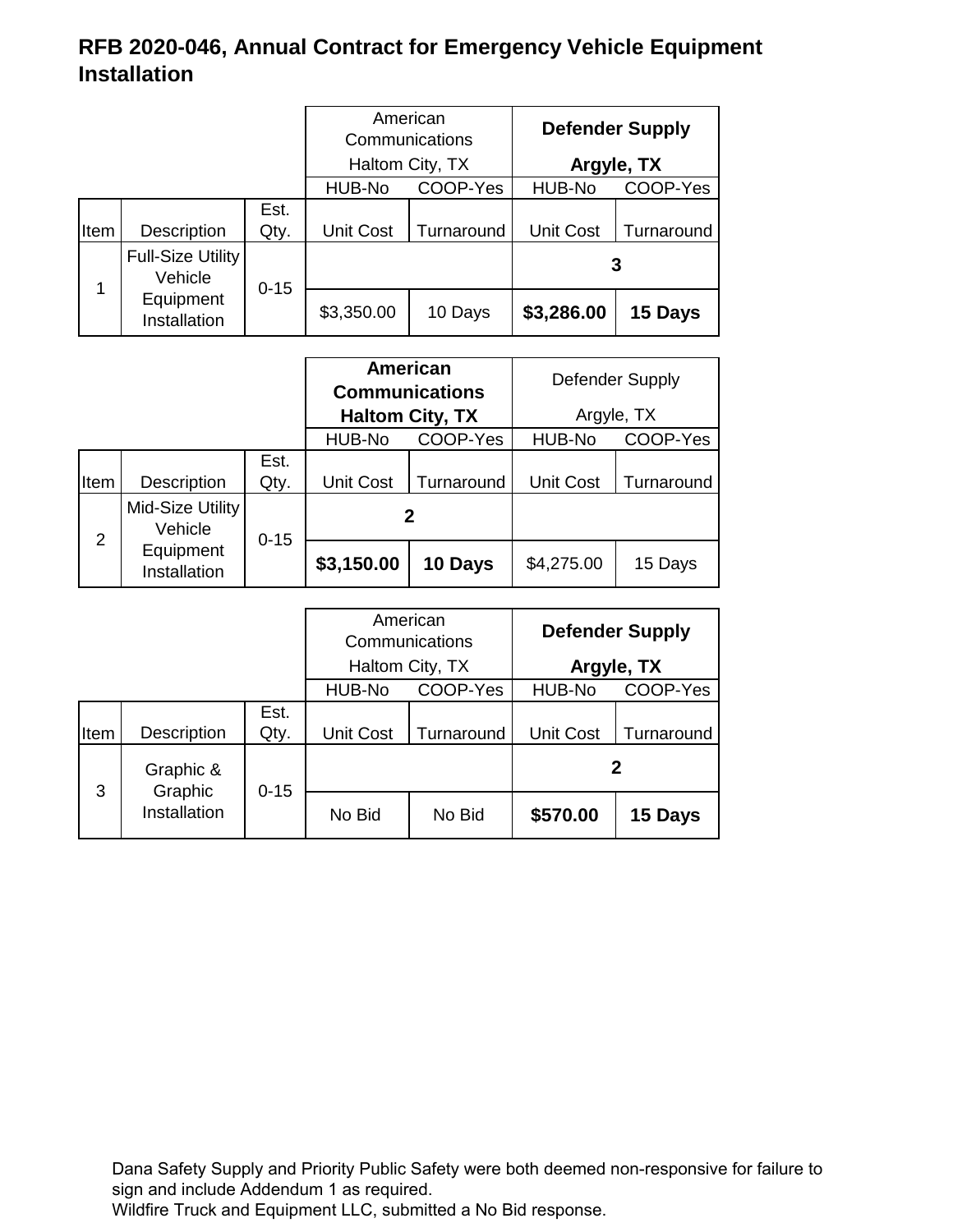|      |                                     |                       |                    | <b>Pursuit Safety</b> |                    | <b>Stolz Telecom</b> |
|------|-------------------------------------|-----------------------|--------------------|-----------------------|--------------------|----------------------|
|      |                                     | <b>Royse City, TX</b> |                    | Denton, TX            |                    |                      |
|      |                                     |                       | COOP-Yes<br>HUB-No |                       | HUB-No<br>COOP-Yes |                      |
| Item | Description                         | Est.<br>Qty.          | <b>Unit Cost</b>   | Turnaround            | <b>Unit Cost</b>   | Turnaround           |
|      | <b>Full-Size Utility</b><br>Vehicle | $0 - 15$              |                    |                       |                    | 2                    |
|      | Equipment<br>Installation           |                       | \$2,900.00         | 5 Days                | \$3,080.00         | 21 Days              |

|                |                             |              | <b>Pursuit Safety</b> |            | <b>Stolz Telecom</b> |            |
|----------------|-----------------------------|--------------|-----------------------|------------|----------------------|------------|
|                |                             |              | Royse City, TX        |            |                      | Denton, TX |
|                |                             |              | HUB-No                | COOP-Yes   | HUB-No               | COOP-Yes   |
| Iltem          | Description                 | Est.<br>Qty. | <b>Unit Cost</b>      | Turnaround | <b>Unit Cost</b>     | Turnaround |
| $\overline{2}$ | Mid-Size Utility<br>Vehicle | $0 - 15$     | 3                     |            |                      |            |
|                | Equipment<br>Installation   |              | \$3,200.00            | 5 Days     | \$3,080.00           | 21 Days    |

|      |                      |              | <b>Pursuit Safety</b> |            | <b>Stolz Telecom</b> |            |  |            |
|------|----------------------|--------------|-----------------------|------------|----------------------|------------|--|------------|
|      |                      |              | <b>Royse City, TX</b> |            |                      |            |  | Denton, TX |
|      |                      |              | HUB-No                | COOP-Yes   | HUB-No<br>COOP-Yes   |            |  |            |
| Item | Description          | Est.<br>Qty. | <b>Unit Cost</b>      | Turnaround | <b>Unit Cost</b>     | Turnaround |  |            |
| 3    | Graphic &<br>Graphic | $0 - 15$     | 1                     |            |                      |            |  |            |
|      | Installation         |              | \$535.00              | 5 Days     | No Bid               | No Bid     |  |            |

Dana Safety Supply and Priority Public Safety were both deemed non-responsive for failure to sign and include Addendum 1 as required.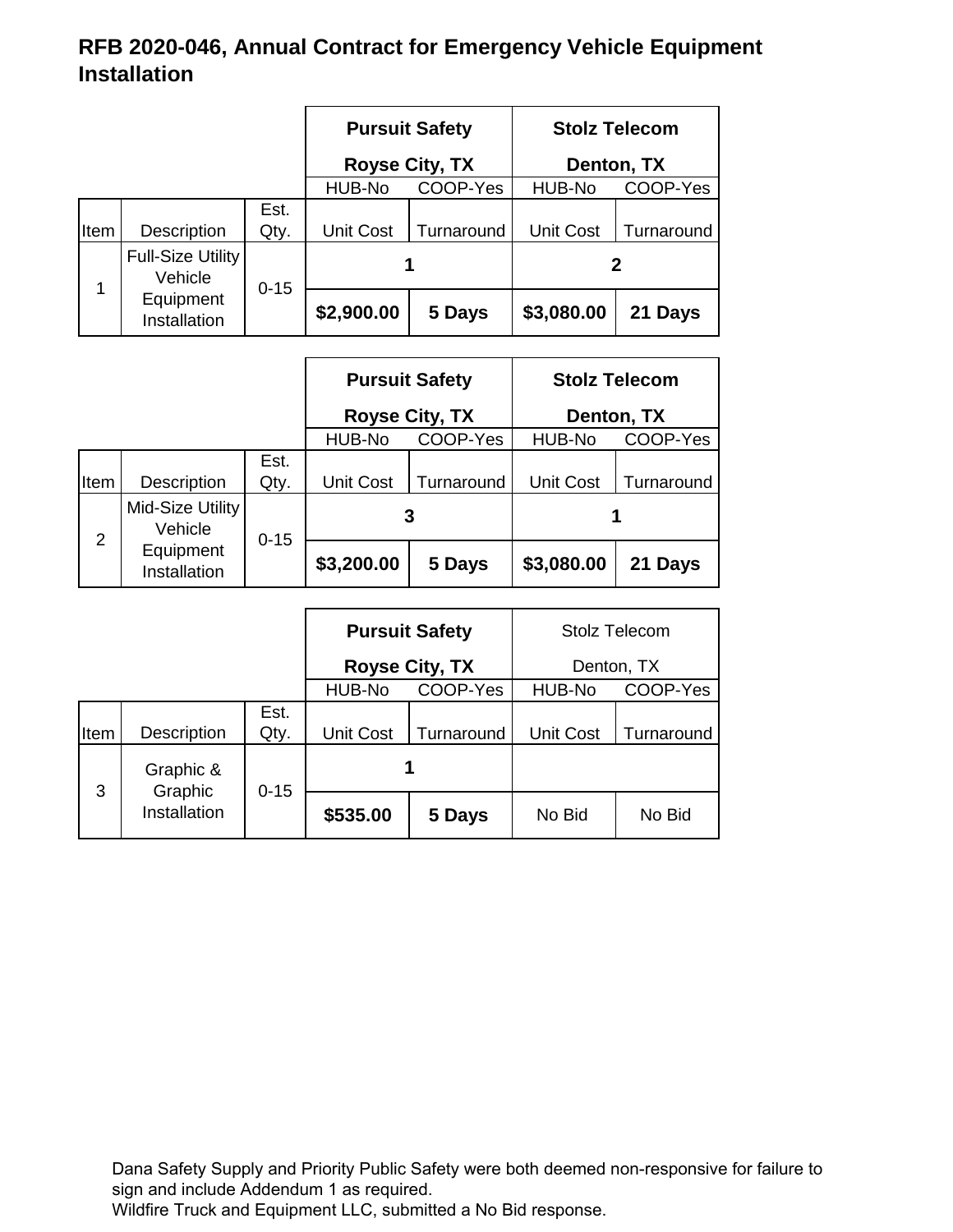|      |                                     |              | <b>Cap Fleet Upfitters</b> |                            |  |
|------|-------------------------------------|--------------|----------------------------|----------------------------|--|
|      |                                     |              | Belton, TX                 |                            |  |
|      |                                     |              |                            | HUB-No                     |  |
| Item | <b>Description</b>                  | Est.<br>Qty. | <b>Unit Cost</b>           | Turnaround                 |  |
|      | <b>Full-Size Utility</b><br>Vehicle |              |                            |                            |  |
| 1    | Equipment<br>Installation           | $0 - 15$     | \$3,500.00                 | 7-10 Days                  |  |
|      |                                     |              |                            |                            |  |
|      |                                     |              |                            | <b>Cap Fleet Upfitters</b> |  |

|                |                             |              |                  | Belton, TX<br>HUB-No |
|----------------|-----------------------------|--------------|------------------|----------------------|
| Item           | Description                 | Est.<br>Qty. | <b>Unit Cost</b> | Turnaround           |
| $\overline{2}$ | Mid-Size Utility<br>Vehicle | $0 - 15$     |                  |                      |
|                | Equipment<br>Installation   |              | \$4,000.00       | 7-10 Days            |

|      |                      |              |                  | <b>Cap Fleet Upfitters</b> |
|------|----------------------|--------------|------------------|----------------------------|
|      |                      |              |                  | Belton, TX                 |
|      |                      |              |                  | HUB-No                     |
| Item | Description          | Est.<br>Qty. | <b>Unit Cost</b> | Turnaround                 |
| 3    | Graphic &<br>Graphic | $0 - 15$     |                  |                            |
|      | Installation         |              | No Bid           | No Bid                     |

Dana Safety Supply and Priority Public Safety were both deemed non-responsive for failure to sign and include Addendum 1 as required.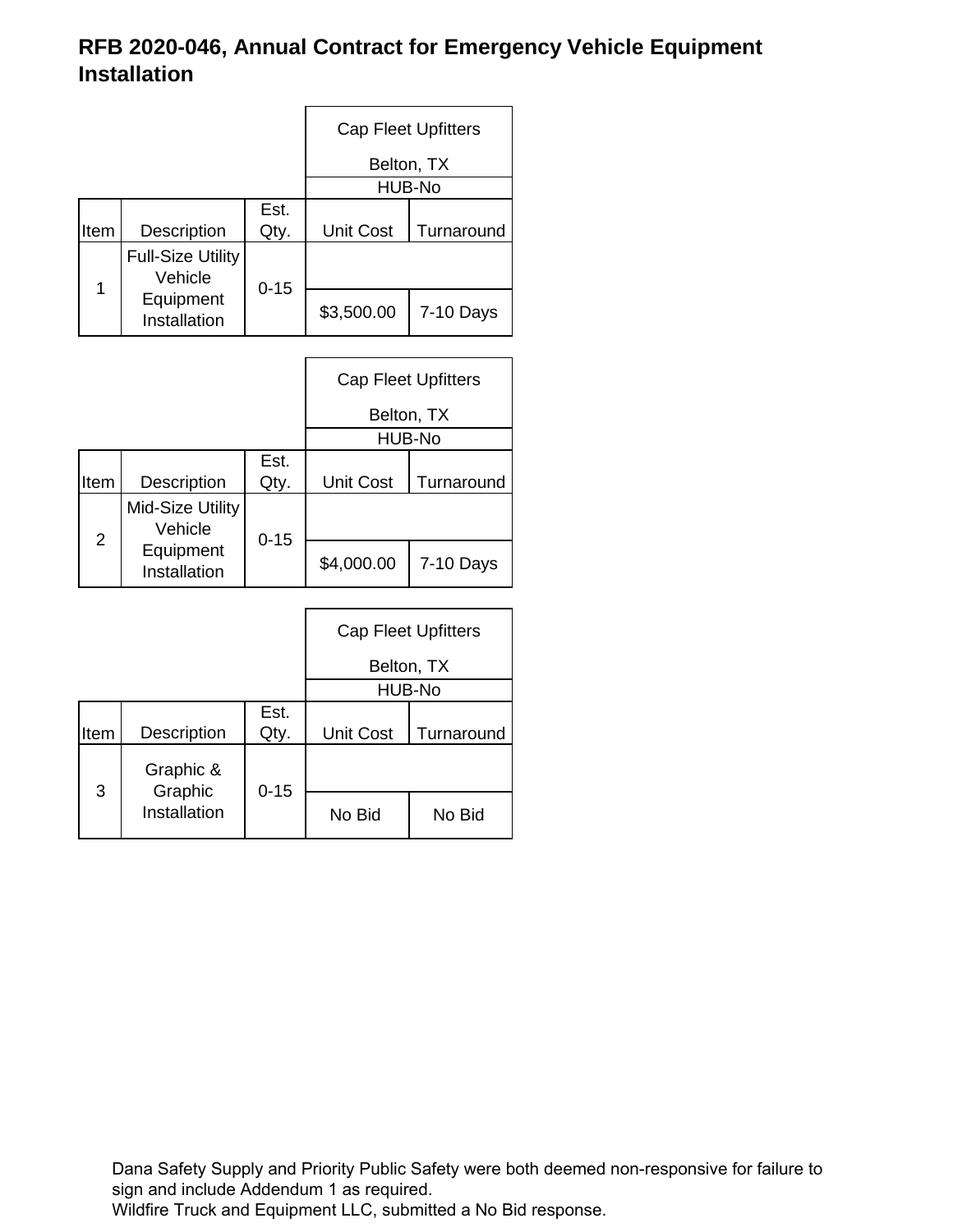| Primary                   |                                                                 |                        |                 | Primary                |                 |  |
|---------------------------|-----------------------------------------------------------------|------------------------|-----------------|------------------------|-----------------|--|
| Section 4 -               |                                                                 |                        | <b>American</b> | <b>Defender Supply</b> |                 |  |
| <b>A-La-Carte Pricing</b> |                                                                 | <b>Haltom City, TX</b> |                 |                        | Argyle, TX      |  |
|                           |                                                                 | <b>HUB-No</b>          | <b>COOP-Yes</b> | <b>HUB-No</b>          | <b>COOP-Yes</b> |  |
| Item                      | Description                                                     | <b>Install</b>         | Removal         | <b>Install</b>         | Removal         |  |
| 1                         | Dome/Reading<br>Light                                           | \$143.75               | \$115.00        | \$142.00               | \$57.00         |  |
| $\overline{2}$            | Grill Lights,<br>mounted push<br>bumper                         | \$158.13               | \$126.50        | \$119.00               | \$72.00         |  |
| 3                         | Grill Lights,<br>mounted behind<br>grill                        | \$315.10               | \$252.08        | \$142.00               | \$72.00         |  |
| $\overline{4}$            | Push bumper angle<br>lights and brackets                        | \$158.13               | \$126.50        | \$119.00               | \$72.00         |  |
| 5                         | Front H/L housing<br>inserts, factory<br>provided holes         | \$237.19               | \$189.75        | \$95.00                | \$72.00         |  |
| 6                         | Interior(windshield)<br>light bar, driver and<br>passenger side | \$258.75               | \$207.00        | \$190.00               | \$95.00         |  |
| $\overline{7}$            | Interior (windshield)<br>light bar, passenger<br>side only      | \$212.75               | \$170.20        | \$167.00               | \$95.00         |  |
| 8                         | Visor light/front<br>facing dual module<br>light                | \$143.75               | \$115.00        | \$95.00                | \$95.00         |  |
| 9                         | Light bar, roof<br>mounted                                      | \$373.75               | \$299.00        | \$143.00               | \$95.00         |  |
| 10                        | Lights mounted<br>either side of rear<br>license plate          | \$345.00               | \$276.00        | \$95.00                | \$47.00         |  |
| 11                        | Traffic advisor<br>exterior mounted                             | \$373.75               | \$299.00        | \$119.00               | \$47.00         |  |
| 12 <sub>2</sub>           | Traffic advisor,<br>interior mounted                            | \$316.25               | \$253.00        | \$119.00               | \$47.00         |  |

Dana Safety Supply and Priority Public Safety were both deemed non-responsive for failure to sign and include Addendum 1 as required.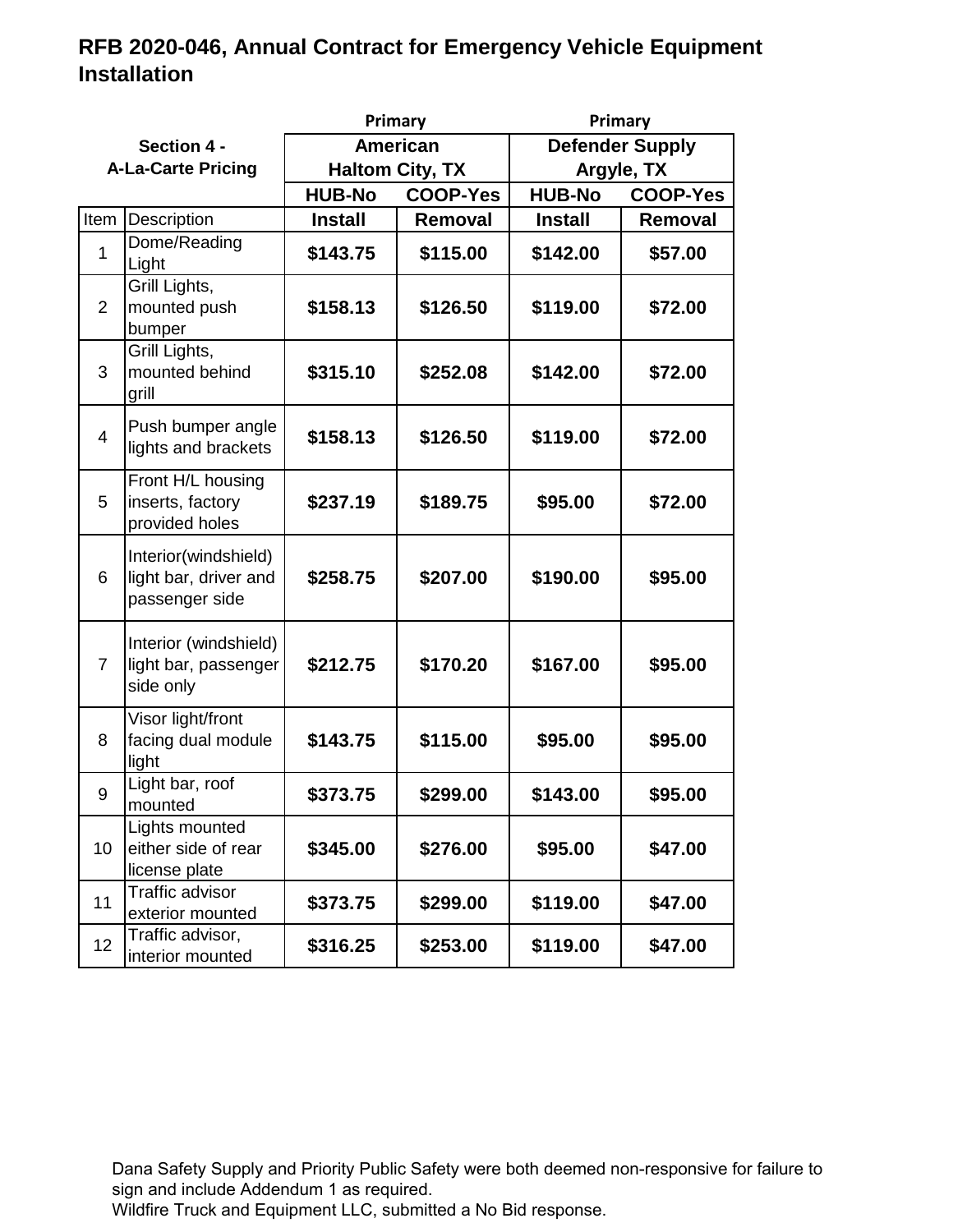|                           |                                                                 |                       | Primary         | Primary              |                 |  |
|---------------------------|-----------------------------------------------------------------|-----------------------|-----------------|----------------------|-----------------|--|
| Section 4 -               |                                                                 | <b>Pursuit Safety</b> |                 | <b>Stolz Telecom</b> |                 |  |
| <b>A-La-Carte Pricing</b> |                                                                 | <b>Royse City, TX</b> |                 | Denton, TX           |                 |  |
|                           |                                                                 | <b>HUB-No</b>         | <b>COOP-Yes</b> | <b>HUB-No</b>        | <b>COOP-Yes</b> |  |
| Item                      | Description                                                     | <b>Install</b>        | Removal         | <b>Install</b>       | <b>Removal</b>  |  |
| 1                         | Dome/Reading<br>Light                                           | \$85.00               | \$85.00         | \$75.00              | \$37.50         |  |
| $\overline{2}$            | Grill Lights,<br>mounted push<br>bumper                         | \$200.00              | \$85.00         | \$150.00             | \$75.00         |  |
| 3                         | Grill Lights,<br>mounted behind<br>grill                        | \$200.00              | \$85.00         | \$187.50             | \$75.00         |  |
| $\overline{4}$            | Push bumper angle<br>lights and brackets                        | \$200.00              | \$85.00         | \$150.00             | \$75.00         |  |
| 5                         | Front H/L housing<br>inserts, factory<br>provided holes         | \$200.00              | \$85.00         | \$225.00             | \$225.00        |  |
| 6                         | Interior(windshield)<br>light bar, driver and<br>passenger side | \$250.00              | \$130.00        | \$150.00             | \$75.00         |  |
| $\overline{7}$            | Interior (windshield)<br>light bar, passenger<br>side only      | \$200.00              | \$100.00        | \$150.00             | \$75.00         |  |
| 8                         | Visor light/front<br>facing dual module<br>light                | \$200.00              | \$100.00        | \$75.00              | \$37.50         |  |
| 9                         | Light bar, roof<br>mounted                                      | \$200.00              | \$85.00         | \$300.00             | \$225.00        |  |
| 10                        | Lights mounted<br>either side of rear<br>license plate          | \$200.00              | \$85.00         | \$150.00             | \$75.00         |  |
| 11                        | Traffic advisor<br>exterior mounted                             | \$200.00              | \$85.00         | \$150.00             | \$75.00         |  |
| 12 <sub>2</sub>           | Traffic advisor,<br>interior mounted                            | \$200.00              | \$85.00         | \$150.00             | \$75.00         |  |

Dana Safety Supply and Priority Public Safety were both deemed non-responsive for failure to sign and include Addendum 1 as required.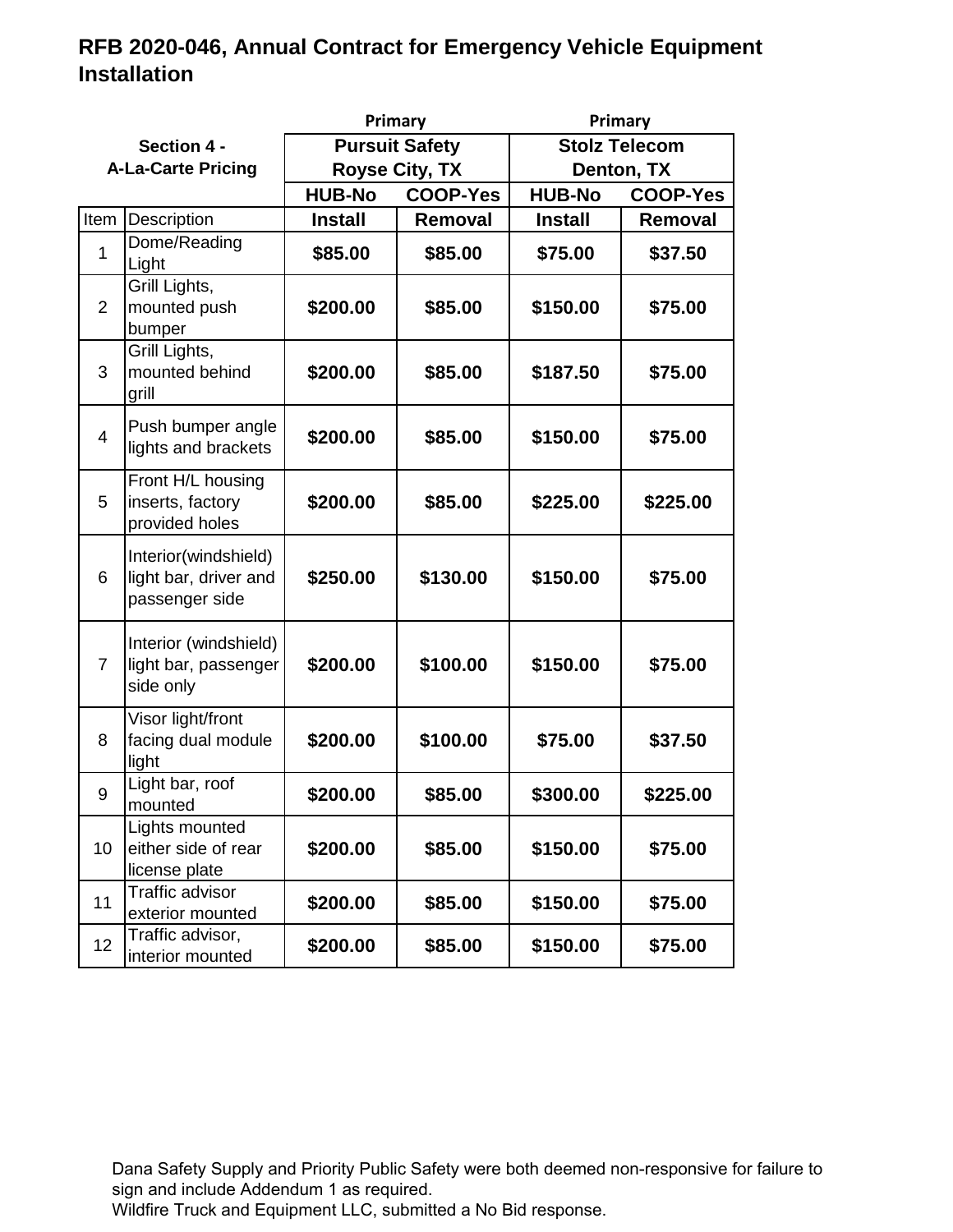|      | Section 4 -                                                     | <b>Cap Fleet Upfitters</b> |         |  |
|------|-----------------------------------------------------------------|----------------------------|---------|--|
|      | <b>A-La-Carte Pricing</b>                                       | Belton, TX                 |         |  |
|      |                                                                 | HUB-No                     |         |  |
| Item | Description                                                     | Install                    | Removal |  |
| 1    | Dome/Reading<br>Light                                           | \$85.00                    | \$42.50 |  |
| 2    | Grill Lights,<br>mounted push<br>bumper                         | \$85.00                    | \$42.50 |  |
| 3    | Grill Lights,<br>mounted behind<br>grill                        | \$85.00                    | \$42.50 |  |
| 4    | Push bumper angle<br>lights and brackets                        | \$85.00                    | \$42.50 |  |
| 5    | Front H/L housing<br>inserts, factory<br>provided holes         | \$170.00                   | \$85.00 |  |
| 6    | Interior(windshield)<br>light bar, driver and<br>passenger side | \$85.00                    | \$42.50 |  |
| 7    | Interior (windshield)<br>light bar, passenger<br>side only      | \$65.00                    | \$32.50 |  |
| 8    | Visor light/front<br>facing dual module<br>light                | \$85.00                    | \$42.50 |  |
| 9    | Light bar, roof<br>mounted                                      | \$85.00                    | \$42.50 |  |
| 10   | Lights mounted<br>either side of rear<br>license plate          | \$85.00                    | \$42.50 |  |
| 11   | <b>Traffic advisor</b><br>exterior mounted                      | \$85.00                    | \$42.50 |  |
| 12   | Traffic advisor,<br>interior mounted                            | \$85.00                    | \$42.50 |  |

Dana Safety Supply and Priority Public Safety were both deemed non-responsive for failure to sign and include Addendum 1 as required.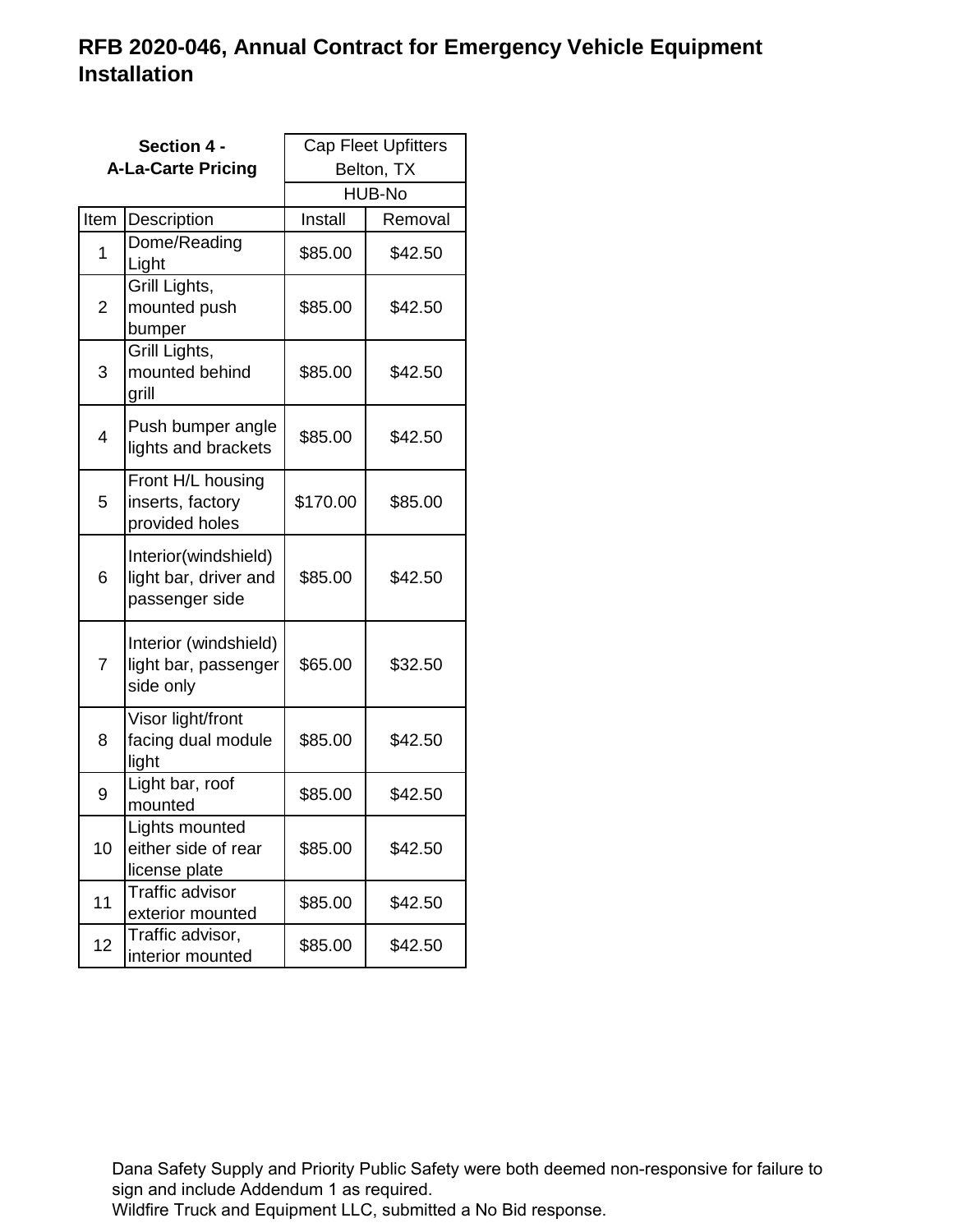|                           |                                                                            | Primary                |                 | Primary                |                 |
|---------------------------|----------------------------------------------------------------------------|------------------------|-----------------|------------------------|-----------------|
| Section 4 -               |                                                                            | <b>American</b>        |                 | <b>Defender Supply</b> |                 |
| <b>A-La-Carte Pricing</b> |                                                                            | <b>Haltom City, TX</b> |                 | Argyle, TX             |                 |
|                           |                                                                            | <b>HUB-No</b>          | <b>COOP-Yes</b> | <b>HUB-No</b>          | <b>COOP-Yes</b> |
| Item                      | Description                                                                | <b>Install</b>         | <b>Removal</b>  | <b>Install</b>         | Removal         |
| 13                        | Rear spoiler lights<br>(SUVs)                                              | \$373.75               | \$299.00        | \$167.00               | \$95.00         |
| 14                        | Rear hatch 4 to 8<br>module bar,<br>mounted to<br>headliner trim<br>(SUVs) | \$373.75               | \$299.00        | \$119.00               | \$47.00         |
| 15                        | Taillight housing<br>inserts, factory<br>provided holes                    | \$316.26               | \$253.00        | \$95.00                | \$47.00         |
| 16                        | Taillight housing<br>inserts, drilling<br>necessary                        | \$396.75               | \$317.40        | \$119.00               | \$47.00         |
| 17                        | Running board<br>lights and brackets                                       | \$316.25               | \$253.00        | \$285.00               | \$95.00         |
| 18                        | Lights inserted or<br>mounted to bottom<br>of rear lift gate<br>(SUVs)     | \$373.75               | \$299.00        | \$72.00                | \$47.00         |
| 19                        | Side facing lights<br>mounted under<br>outside mirrors                     | \$431.25               | \$345.00        | \$238.00               | \$95.00         |
| 20                        | Side facing lights<br>mounted in cargo<br>area window<br>(SUVs)            | \$373.75               | \$299.00        | \$95.00                | \$24.00         |
| 21                        | Headlight flasher,<br>with factory<br>provided harness                     | \$110.01               | \$88.01         | \$47.00                | \$95.00         |
| 22                        | Headlight flasher,<br>without factory<br>provided harness                  | \$488.75               | \$391.00        | \$143.00               | \$47.00         |
| 23                        | <b>Work Lights</b>                                                         | \$201.25               | \$161.00        | \$143.00               | \$95.00         |
| 24                        | Radar with front<br>and rear antennas                                      | \$373.75               | \$299.00        | \$143.00               | \$119.00        |
| 25                        | Radio, 2 piece<br>(remote mount)                                           | \$396.75               | \$317.40        | \$262.00               | \$119.00        |
| 26                        | Radio, 1 piece<br>(dash mount)                                             | \$258.75               | \$207.00        | \$167.00               | \$95.00         |

Dana Safety Supply and Priority Public Safety were both deemed non-responsive for failure to sign and include Addendum 1 as required.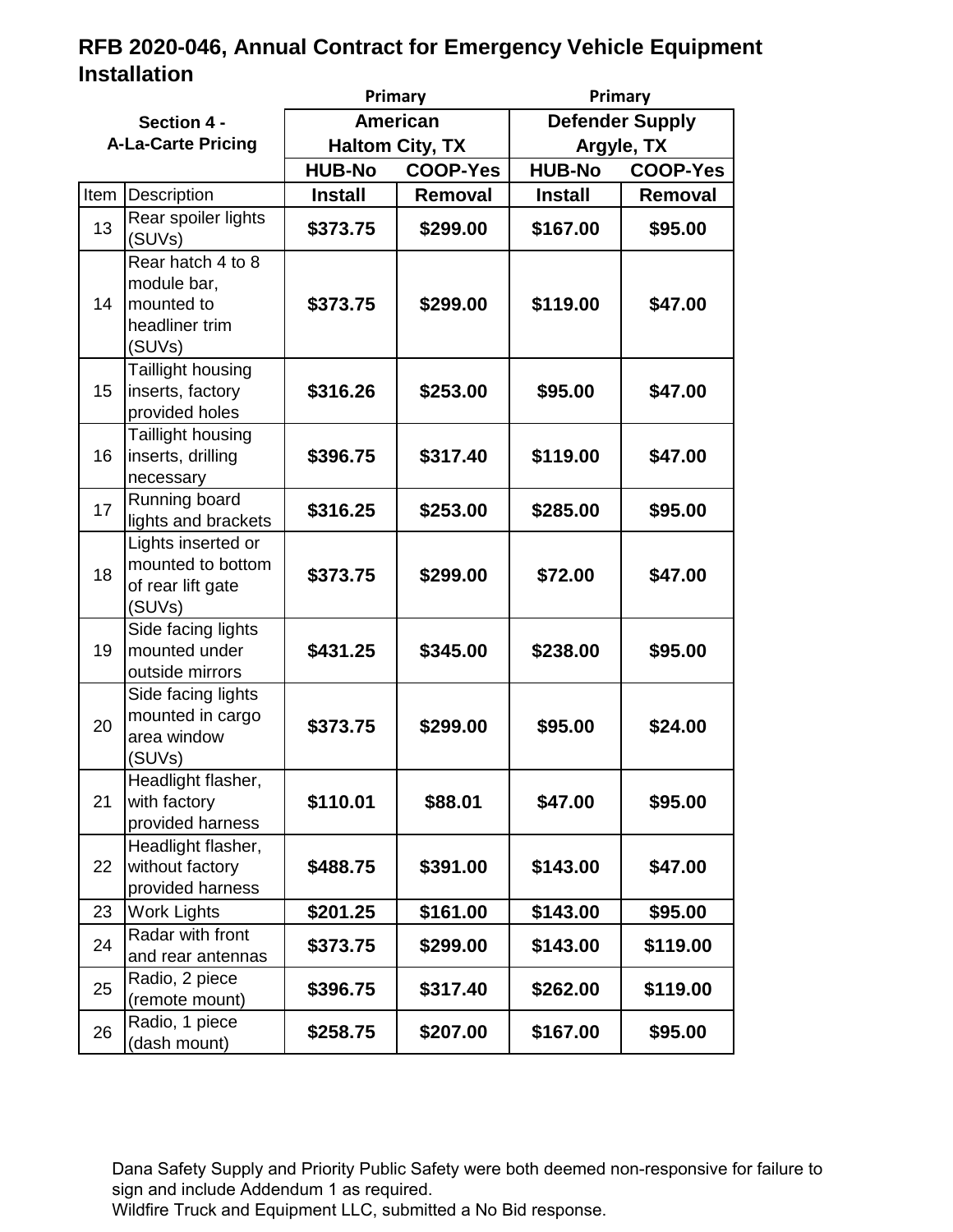|                           |                                                                            |                                  | Primary  |                                  | Primary  |  |
|---------------------------|----------------------------------------------------------------------------|----------------------------------|----------|----------------------------------|----------|--|
| Section 4 -               |                                                                            | <b>Pursuit Safety</b>            |          | <b>Stolz Telecom</b>             |          |  |
| <b>A-La-Carte Pricing</b> |                                                                            | <b>Royse City, TX</b>            |          | Denton, TX                       |          |  |
|                           |                                                                            | <b>HUB-No</b><br><b>COOP-Yes</b> |          | <b>HUB-No</b><br><b>COOP-Yes</b> |          |  |
| Item                      | Description                                                                | <b>Install</b>                   | Removal  | <b>Install</b>                   | Removal  |  |
| 13                        | Rear spoiler lights<br>(SUVs)                                              | \$250.00                         | \$130.00 | \$225.00                         | \$150.00 |  |
| 14                        | Rear hatch 4 to 8<br>module bar,<br>mounted to<br>headliner trim<br>(SUVs) | \$250.00                         | \$85.00  | \$150.00                         | \$75.00  |  |
| 15 <sub>1</sub>           | Taillight housing<br>inserts, factory<br>provided holes                    | \$200.00                         | \$85.00  | \$150.00                         | \$75.00  |  |
| 16                        | Taillight housing<br>inserts, drilling<br>necessary                        | \$200.00                         | \$85.00  | \$187.50                         | \$75.00  |  |
| 17                        | Running board<br>lights and brackets                                       | \$200.00                         | \$85.00  | \$225.00                         | \$75.00  |  |
| 18                        | Lights inserted or<br>mounted to bottom<br>of rear lift gate<br>(SUVs)     | \$250.00                         | \$85.00  | \$150.00                         | \$75.00  |  |
| 19                        | Side facing lights<br>mounted under<br>outside mirrors                     | \$285.00                         | \$170.00 | \$225.00                         | \$75.00  |  |
| 20                        | Side facing lights<br>mounted in cargo<br>area window<br>(SUVs)            | \$200.00                         | \$85.00  | \$150.00                         | \$37.50  |  |
| 21                        | Headlight flasher,<br>with factory<br>provided harness                     | \$85.00                          | \$45.00  | \$37.50                          | \$37.50  |  |
| 22                        | Headlight flasher,<br>without factory<br>provided harness                  | \$170.00                         | \$85.00  | \$187.50                         | \$150.00 |  |
| 23                        | <b>Work Lights</b>                                                         | \$200.00                         | \$200.00 | \$150.00                         | \$37.50  |  |
| 24                        | Radar with front<br>and rear antennas                                      | \$250.00                         | \$150.00 | \$300.00                         | \$150.00 |  |
| 25                        | Radio, 2 piece<br>(remote mount)                                           | \$250.00                         | \$170.00 | \$375.00                         | \$150.00 |  |
| 26                        | Radio, 1 piece<br>(dash mount)                                             | \$100.00                         | \$85.00  | \$300.00                         | \$112.50 |  |

Dana Safety Supply and Priority Public Safety were both deemed non-responsive for failure to sign and include Addendum 1 as required.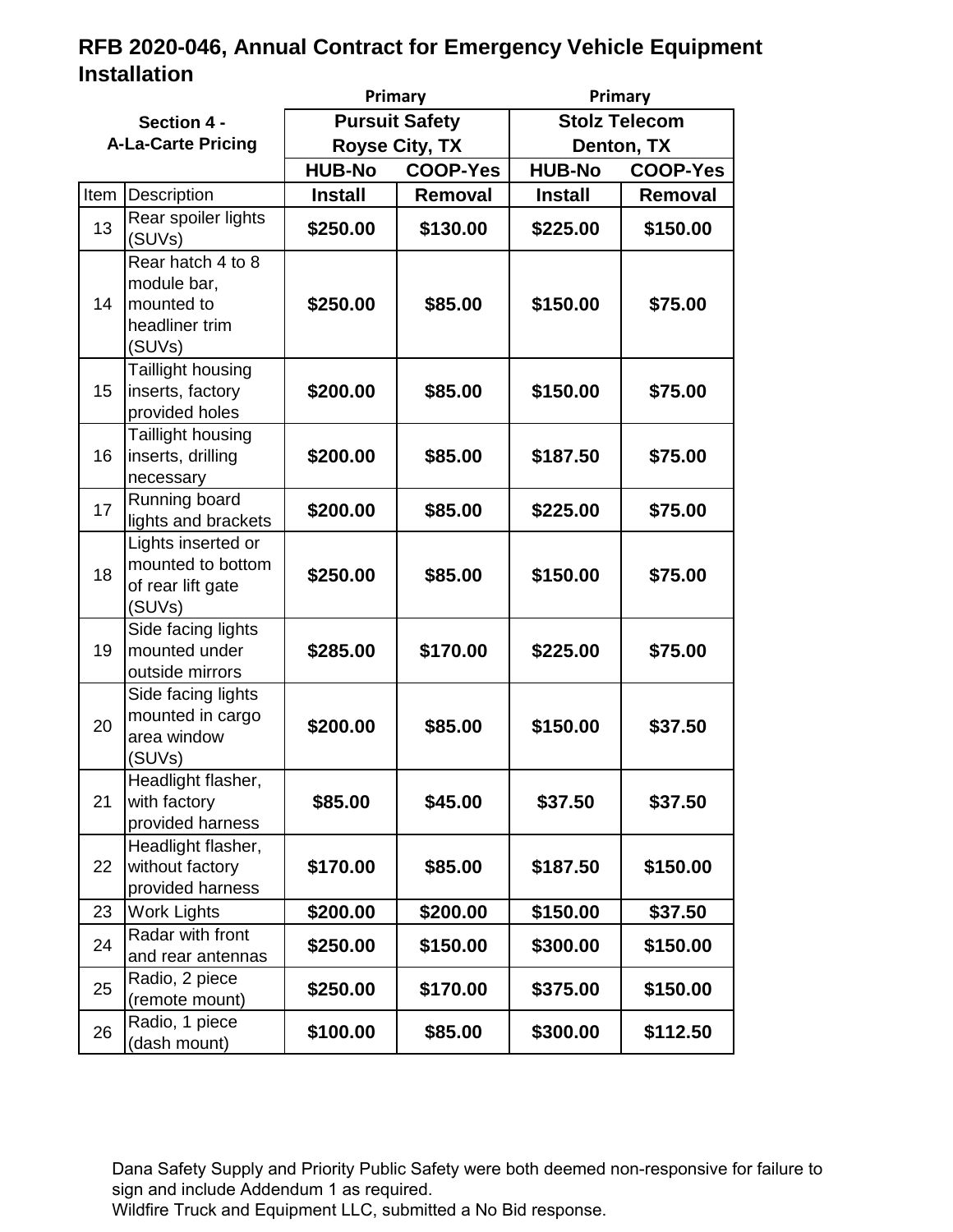|      | Section 4 -<br><b>A-La-Carte Pricing</b>                                                | <b>Cap Fleet Upfitters</b><br>Belton, TX |          |  |
|------|-----------------------------------------------------------------------------------------|------------------------------------------|----------|--|
|      |                                                                                         | HUB-No                                   |          |  |
| Item | Description                                                                             | Install                                  | Removal  |  |
| 13   | Rear spoiler lights<br>(SUVs)                                                           | \$85.00                                  | \$42.50  |  |
| 14   | Rear hatch 4 to $\overline{8}$<br>module bar,<br>mounted to<br>headliner trim<br>(SUVs) | \$85.00                                  | \$42.50  |  |
| 15   | Taillight housing<br>inserts, factory<br>provided holes                                 | \$85.00                                  | \$42.50  |  |
| 16   | Taillight housing<br>inserts, drilling<br>necessary                                     | \$85.00                                  | \$42.50  |  |
| 17   | Running board<br>lights and brackets                                                    | \$168.00                                 | \$84.00  |  |
| 18   | Lights inserted or<br>mounted to bottom<br>of rear lift gate<br>(SUVs)                  | \$85.00                                  | \$42.50  |  |
| 19   | Side facing lights<br>mounted under<br>outside mirrors                                  | \$210.00                                 | \$105.00 |  |
| 20   | Side facing lights<br>mounted in cargo<br>area window<br>(SUVs)                         | \$85.00                                  | \$42.50  |  |
| 21   | Headlight flasher,<br>with factory<br>provided harness                                  | \$42.00                                  | \$21.00  |  |
| 22   | Headlight flasher,<br>without factory<br>provided harness                               | \$125.00                                 | \$62.50  |  |
| 23   | <b>Work Lights</b>                                                                      | \$85.00                                  | \$42.50  |  |
| 24   | Radar with front<br>and rear antennas                                                   | \$168.00                                 | \$84.00  |  |
| 25   | Radio, 2 piece<br>(remote mount)                                                        | \$85.00                                  | \$42.50  |  |
| 26   | Radio, 1 piece<br>(dash mount)                                                          | \$85.00                                  | \$42.50  |  |

Dana Safety Supply and Priority Public Safety were both deemed non-responsive for failure to sign and include Addendum 1 as required.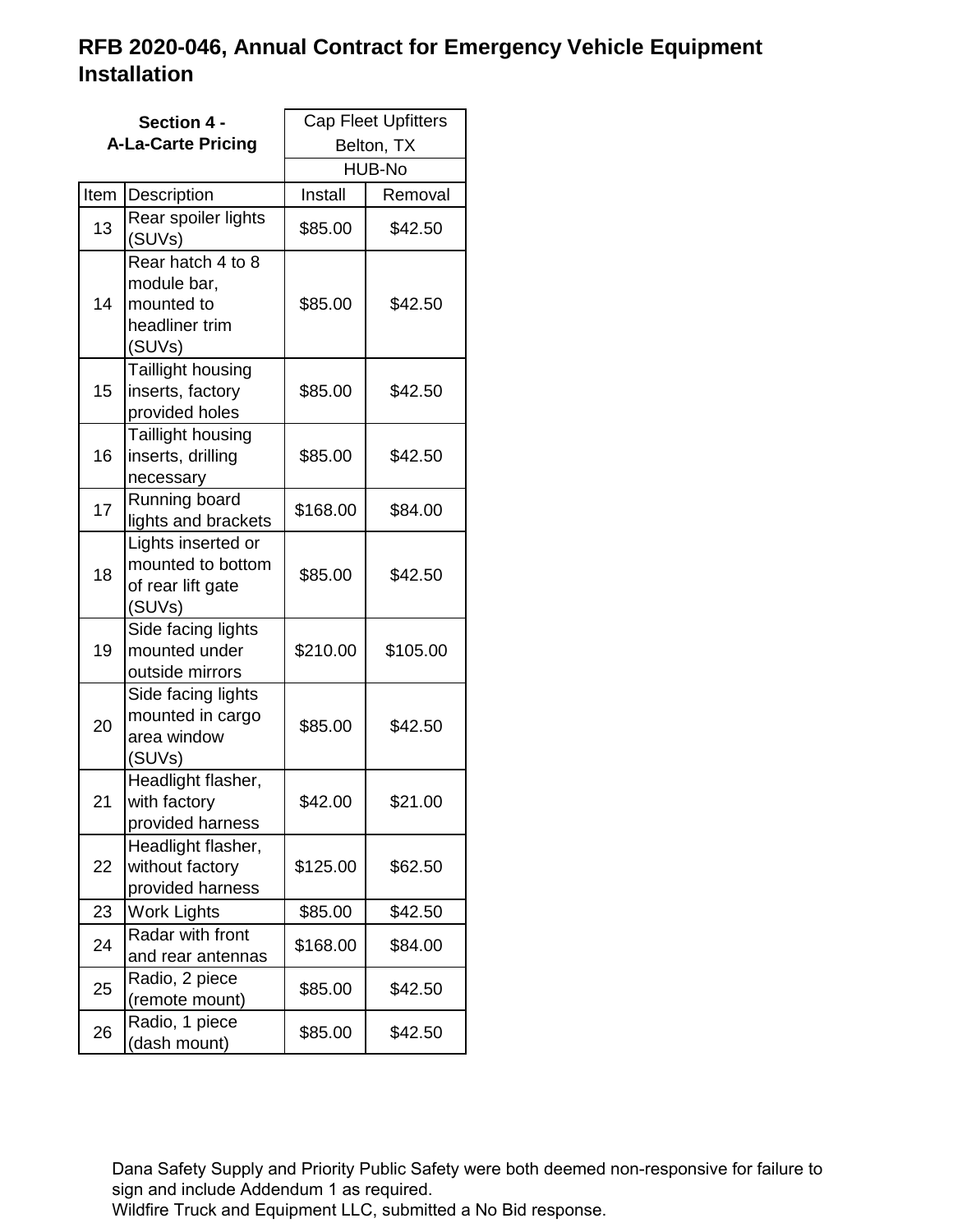|                           |                                                                | Primary                          |          | Primary                          |         |
|---------------------------|----------------------------------------------------------------|----------------------------------|----------|----------------------------------|---------|
| Section 4 -               |                                                                | American                         |          | <b>Defender Supply</b>           |         |
| <b>A-La-Carte Pricing</b> |                                                                | <b>Haltom City, TX</b>           |          | Argyle, TX                       |         |
|                           |                                                                | <b>HUB-No</b><br><b>COOP-Yes</b> |          | <b>HUB-No</b><br><b>COOP-Yes</b> |         |
|                           | Item   Description                                             | <b>Install</b>                   | Removal  | <b>Install</b>                   | Removal |
| 27                        | Panorama or other<br>multi-antenna                             | \$143.75                         | \$115.00 | \$95.00                          | \$72.00 |
| 28                        | Antenna, mount &<br>coax                                       | \$143.75                         | \$115.00 | \$95.00                          | \$72.00 |
| 29                        | Siren Box                                                      | \$316.25                         | \$253.00 | \$119.00                         | \$81.00 |
| 30                        | Siren with light<br>Control                                    | \$402.50                         | \$322.00 | \$357.00                         | \$95.00 |
| 31                        | Siren with light<br>control, vehicle<br>OBD2/CAN<br>integrated | \$431.25                         | \$345.00 | \$570.00                         | \$95.00 |
| 32                        | 12v Power points, 3<br>outlet accessory<br>center              | \$143.75                         | \$115.00 | \$47.00                          | \$10.00 |
| 33                        | Delay Timer                                                    | \$143.75                         | \$115.00 | \$119.00                         | \$10.00 |
| 34                        | Push bumper                                                    | \$402.50                         | \$322.00 | \$143.00                         | \$95.00 |
| 35                        | Siren speaker,<br>mounted on push<br>bumper                    | \$143.75                         | \$115.00 | \$95.00                          | \$57.00 |
| 36                        | Siren speaker,<br>mounted behind rill                          | \$316.25                         | \$253.00 | \$95.00                          | \$57.00 |
| 37                        | Console                                                        | \$166.75                         | \$133.40 | \$72.00                          | \$95.00 |
| 38                        | Arm rest, floor plate<br>mounted                               | \$143.75                         | \$115.00 | \$24.00                          | \$10.00 |
| 39                        | Arm rest, console<br>mounted                                   | \$86.25                          | \$69.00  | \$24.00                          | \$10.00 |
| 40                        | Cup holder,<br>external                                        | \$86.25                          | \$69.00  | \$24.00                          | \$10.00 |
| 41                        | Computer stand,<br>floor mounted                               | \$143.75                         | \$115.00 | \$72.00                          | \$24.00 |
| 42                        | Computer stand,<br>console mounted                             | \$86.25                          | \$69.00  | \$47.00                          | \$24.00 |
| 43                        | Computer dock                                                  | \$143.75                         | \$115.00 | \$47.00                          | \$24.00 |
| 44                        | Front partition                                                | \$143.75                         | \$115.00 | \$143.00                         | \$72.00 |
| 45                        | Front partition<br>extensions/kick<br>panels                   | \$109.25                         | \$87.40  | \$24.00                          | \$24.00 |

Dana Safety Supply and Priority Public Safety were both deemed non-responsive for failure to sign and include Addendum 1 as required.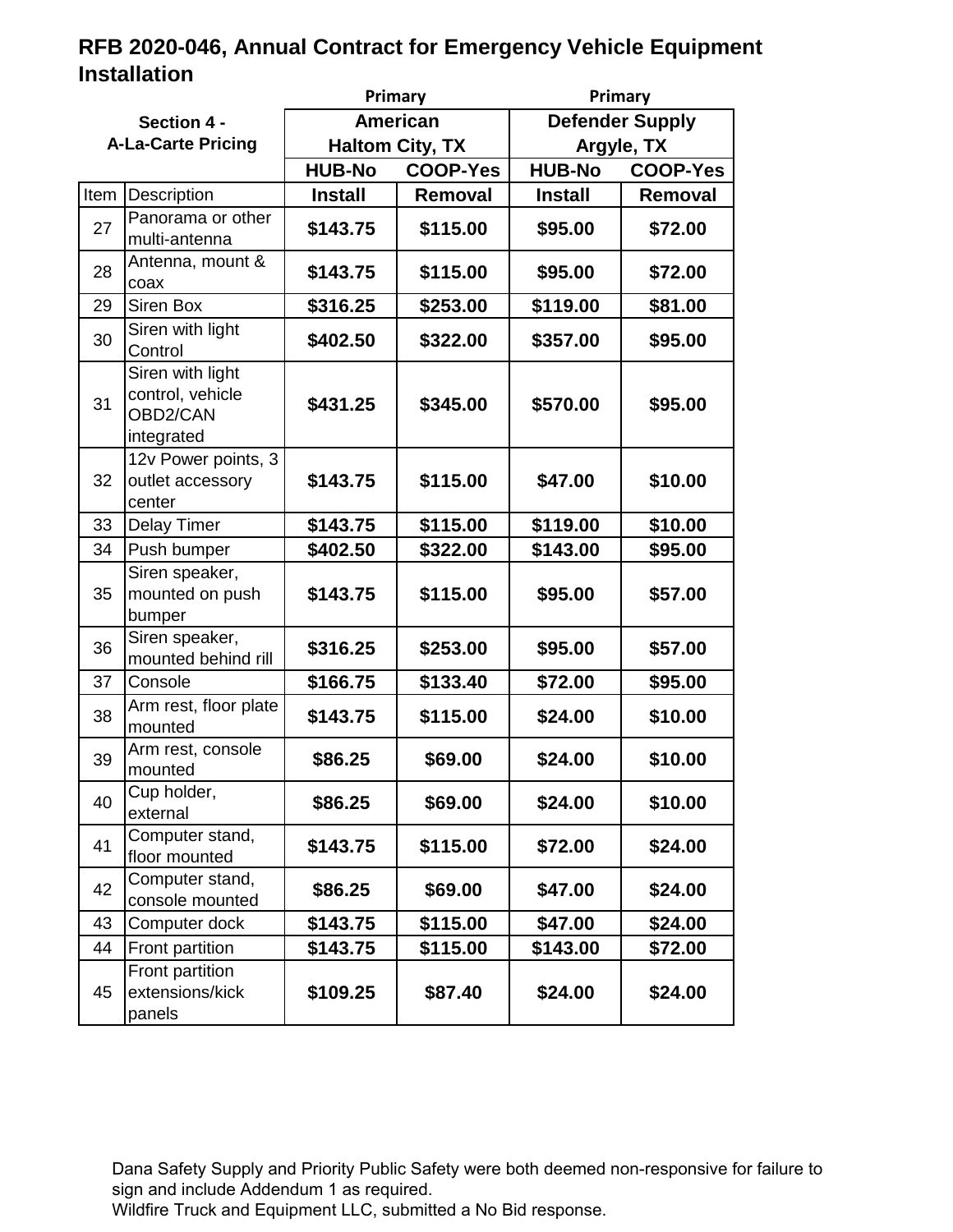|                           |                                                                |                                  | Primary  |                      | Primary         |  |
|---------------------------|----------------------------------------------------------------|----------------------------------|----------|----------------------|-----------------|--|
| Section 4 -               |                                                                | <b>Pursuit Safety</b>            |          | <b>Stolz Telecom</b> |                 |  |
| <b>A-La-Carte Pricing</b> |                                                                | <b>Royse City, TX</b>            |          | Denton, TX           |                 |  |
|                           |                                                                | <b>HUB-No</b><br><b>COOP-Yes</b> |          | <b>HUB-No</b>        | <b>COOP-Yes</b> |  |
| Item                      | Description                                                    | <b>Install</b>                   | Removal  | <b>Install</b>       | Removal         |  |
| 27                        | Panorama or other<br>multi-antenna                             | \$85.00                          | \$25.00  | \$75.00              | \$37.50         |  |
| 28                        | Antenna, mount &<br>coax                                       | \$45.00                          | \$25.00  | \$75.00              | \$37.50         |  |
| 29                        | Siren Box                                                      | \$170.00                         | \$85.00  | \$300.00             | \$37.50         |  |
| 30                        | Siren with light<br>Control                                    | \$320.00                         | \$170.00 | \$450.00             | \$75.00         |  |
| 31                        | Siren with light<br>control, vehicle<br>OBD2/CAN<br>integrated | \$405.00                         | \$215.00 | \$600.00             | \$150.00        |  |
| 32                        | 12v Power points, 3<br>outlet accessory<br>center              | \$25.00                          | \$10.00  | \$75.00              | \$37.50         |  |
| 33                        | <b>Delay Timer</b>                                             | \$85.00                          | \$85.00  | \$75.00              | \$37.50         |  |
| 34                        | Push bumper                                                    | \$425.00                         | \$425.00 | \$225.00             | \$75.00         |  |
| 35                        | Siren speaker,<br>mounted on push<br>bumper                    | \$100.00                         | \$85.00  | \$75.00              | \$37.50         |  |
| 36                        | Siren speaker,<br>mounted behind rill                          | \$100.00                         | \$85.00  | \$150.00             | \$150.00        |  |
| 37                        | Console                                                        | \$85.00                          | \$85.00  | \$225.00             | \$225.00        |  |
| 38                        | Arm rest, floor plate<br>mounted                               | \$45.00                          | \$45.00  | \$37.50              | \$37.50         |  |
| 39                        | Arm rest, console<br>mounted                                   | \$25.00                          | \$25.00  | \$37.50              | \$37.50         |  |
| 40                        | Cup holder,<br>external                                        | \$45.00                          | \$45.00  | \$37.50              | \$37.50         |  |
| 41                        | Computer stand,<br>floor mounted                               | \$170.00                         | \$85.00  | \$225.00             | \$75.00         |  |
| 42                        | Computer stand,<br>console mounted                             | \$170.00                         | \$85.00  | \$150.00             | \$75.00         |  |
| 43                        | Computer dock                                                  | \$175.00                         | \$85.00  | \$112.50             | \$75.00         |  |
| 44                        | Front partition                                                | \$200.00                         | \$130.00 | \$225.00             | \$150.00        |  |
| 45                        | Front partition<br>extensions/kick<br>panels                   | \$85.00                          | \$85.00  | \$300.00             | \$225.00        |  |

Dana Safety Supply and Priority Public Safety were both deemed non-responsive for failure to sign and include Addendum 1 as required.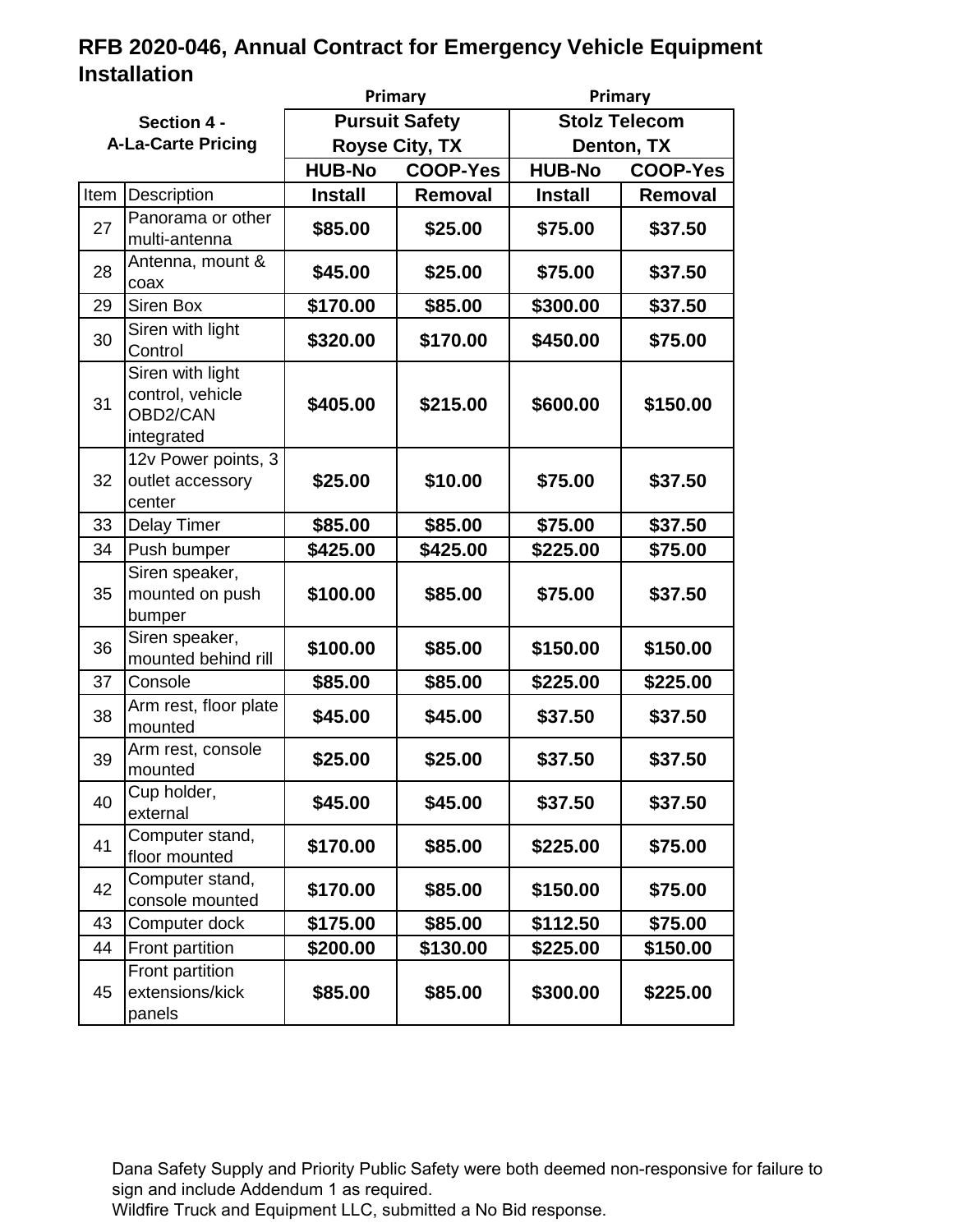|      | Section 4 -                                                    | <b>Cap Fleet Upfitters</b> |          |  |
|------|----------------------------------------------------------------|----------------------------|----------|--|
|      | <b>A-La-Carte Pricing</b>                                      | Belton, TX                 |          |  |
|      |                                                                |                            | HUB-No   |  |
| Item | Description                                                    | Install                    | Removal  |  |
| 27   | Panorama or other<br>multi-antenna                             | \$85.00                    | \$42.50  |  |
| 28   | Antenna, mount &<br>coax                                       | \$17.00                    | \$8.50   |  |
| 29   | Siren Box                                                      | \$225.00                   | \$112.50 |  |
| 30   | Siren with light<br>Control                                    | \$420.00                   | \$210.00 |  |
| 31   | Siren with light<br>control, vehicle<br>OBD2/CAN<br>integrated | \$505.00                   | \$252.50 |  |
| 32   | 12v Power points, 3<br>outlet accessory<br>center              | \$21.00                    | \$10.50  |  |
| 33   | <b>Delay Timer</b>                                             | \$125.00                   | \$62.50  |  |
| 34   | Push bumper                                                    | \$168.00                   | \$84.00  |  |
| 35   | Siren speaker,<br>mounted on push<br>bumper                    | \$85.00                    | \$42.50  |  |
| 36   | Siren speaker,<br>mounted behind rill                          | \$252.00                   | \$126.00 |  |
| 37   | Console                                                        | \$252.00                   | \$126.00 |  |
| 38   | Arm rest, floor plate<br>mounted                               | \$42.00                    | \$21.00  |  |
| 39   | Arm rest, console<br>mounted                                   | \$42.00                    | \$21.00  |  |
| 40   | Cup holder,<br>external                                        | \$42.00                    | \$21.00  |  |
| 41   | Computer stand,<br>floor mounted                               | \$85.00                    | \$42.50  |  |
| 42   | Computer stand,<br>console mounted                             | \$85.00                    | \$42.50  |  |
| 43   | Computer dock                                                  | \$126.00                   | \$63.00  |  |
| 44   | Front partition                                                | \$168.00                   | \$84.00  |  |
| 45   | Front partition<br>extensions/kick<br>panels                   | \$175.00                   | \$87.50  |  |

Dana Safety Supply and Priority Public Safety were both deemed non-responsive for failure to sign and include Addendum 1 as required.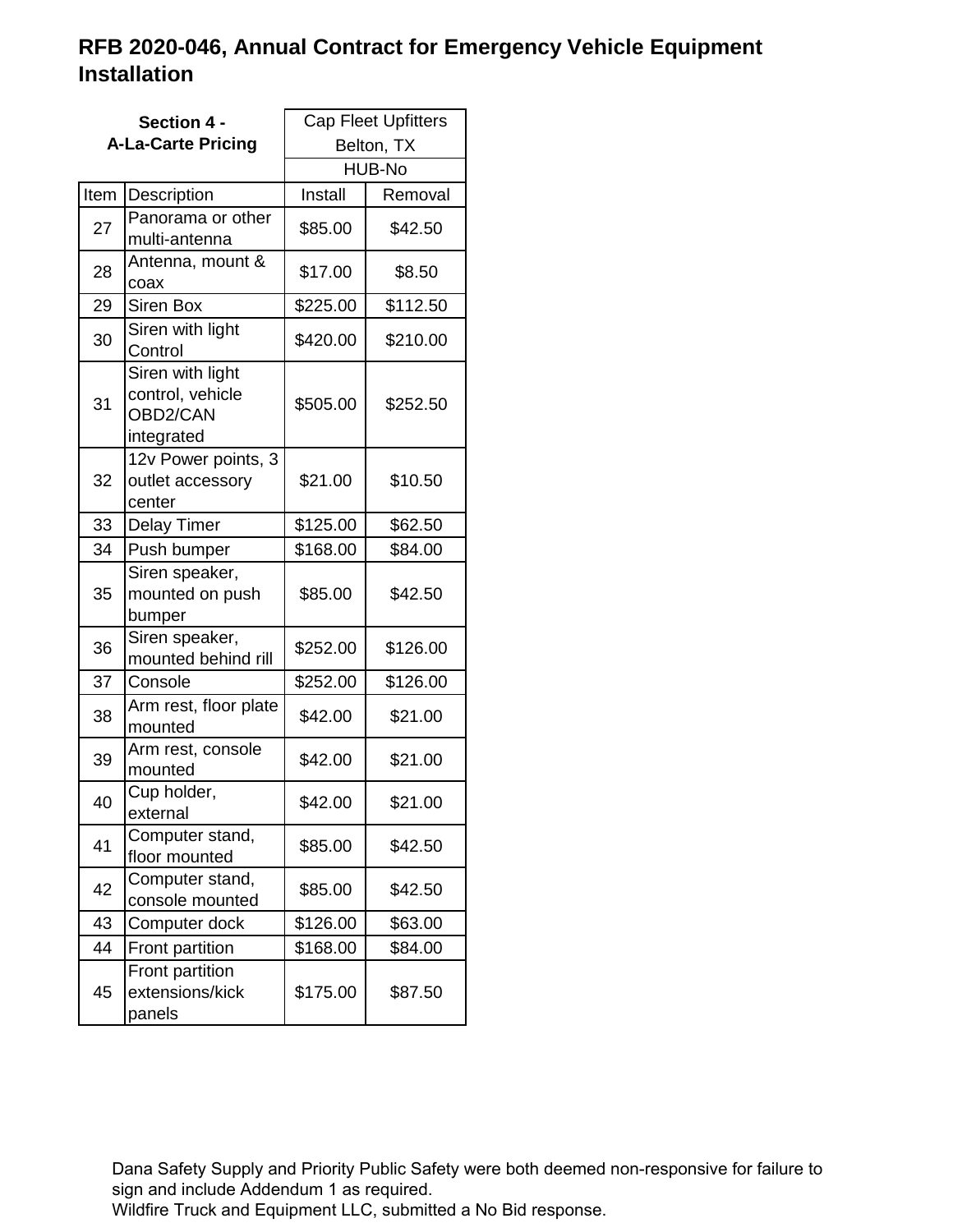|                           |                                                                                        | Primary                          |          | Primary                          |          |
|---------------------------|----------------------------------------------------------------------------------------|----------------------------------|----------|----------------------------------|----------|
| Section 4 -               |                                                                                        | <b>American</b>                  |          | <b>Defender Supply</b>           |          |
| <b>A-La-Carte Pricing</b> |                                                                                        | <b>Haltom City, TX</b>           |          | Argyle, TX                       |          |
|                           |                                                                                        | <b>HUB-No</b><br><b>COOP-Yes</b> |          | <b>HUB-No</b><br><b>COOP-Yes</b> |          |
| Item                      | Description                                                                            | <b>Install</b>                   | Removal  | <b>Install</b>                   | Removal  |
| 46                        | Rear cargo partition<br>(SUVs)                                                         | \$143.75                         | \$115.00 | \$143.00                         | \$47.00  |
| 47                        | <b>Rear Door Panels</b>                                                                | \$109.25                         | \$87.40  | \$119.00                         | \$47.00  |
| 48                        | Rear Door control<br>covers                                                            | \$109.25                         | \$87.40  | \$24.00                          | \$10.00  |
| 49                        | Window guards,<br>rear doors                                                           | \$143.75                         | \$115.00 | \$143.00                         | \$47.00  |
| 50                        | Window guard,<br>rear lift gate (SUVs)                                                 | \$143.75                         | \$115.00 | \$143.00                         | \$47.00  |
| 51                        | Rear prisoner seat                                                                     | \$395.80                         | \$316.64 | \$190.00                         | \$95.00  |
| 52                        | Storage Vault                                                                          | \$201.25                         | \$161.00 | \$143.00                         | \$47.00  |
| 53                        | Rear Cargo mount<br>lift for storage vault                                             | \$166.75                         | \$133.40 | \$238.00                         | \$72.00  |
| 54                        | Electronics shelf/<br>tray/box                                                         | \$373.75                         | \$299.00 | \$143.00                         | \$47.00  |
| 55                        | Small Gun Box                                                                          | \$103.50                         | \$82.80  | \$95.00                          | \$47.00  |
| 56                        | Gun rack, mounted<br>partition                                                         | \$143.75                         | \$115.00 | \$72.00                          | \$47.00  |
| 57                        | Gun rack with free<br>standing<br>mount/specialized<br>mounting                        | \$287.50                         | \$230.00 | \$143.00                         | \$47.00  |
| 58.                       | K9 Heat Alarm<br>Pro/Hot Dog system<br>with fan and rear<br>window roll-down<br>option | \$431.25                         | \$345.00 | \$665.00                         | \$285.00 |
| 59                        | <b>K9 Transport</b><br>system/insert                                                   | \$718.75                         | \$575.00 | \$285.00                         | \$285.00 |
| 60                        | Ignition Security<br>System, Wired<br>(Sound Off)                                      | \$573.85                         | \$459.08 | \$119.00                         | \$47.00  |
| 61                        | Tremco anti-theft<br>system specialized<br>mounting                                    | \$201.25                         | \$161.00 | \$119.00                         | \$47.00  |
| 62                        | Hourly Labor Rate                                                                      | \$125.00                         | \$125.00 | \$95.00                          | \$95.00  |

Dana Safety Supply and Priority Public Safety were both deemed non-responsive for failure to sign and include Addendum 1 as required.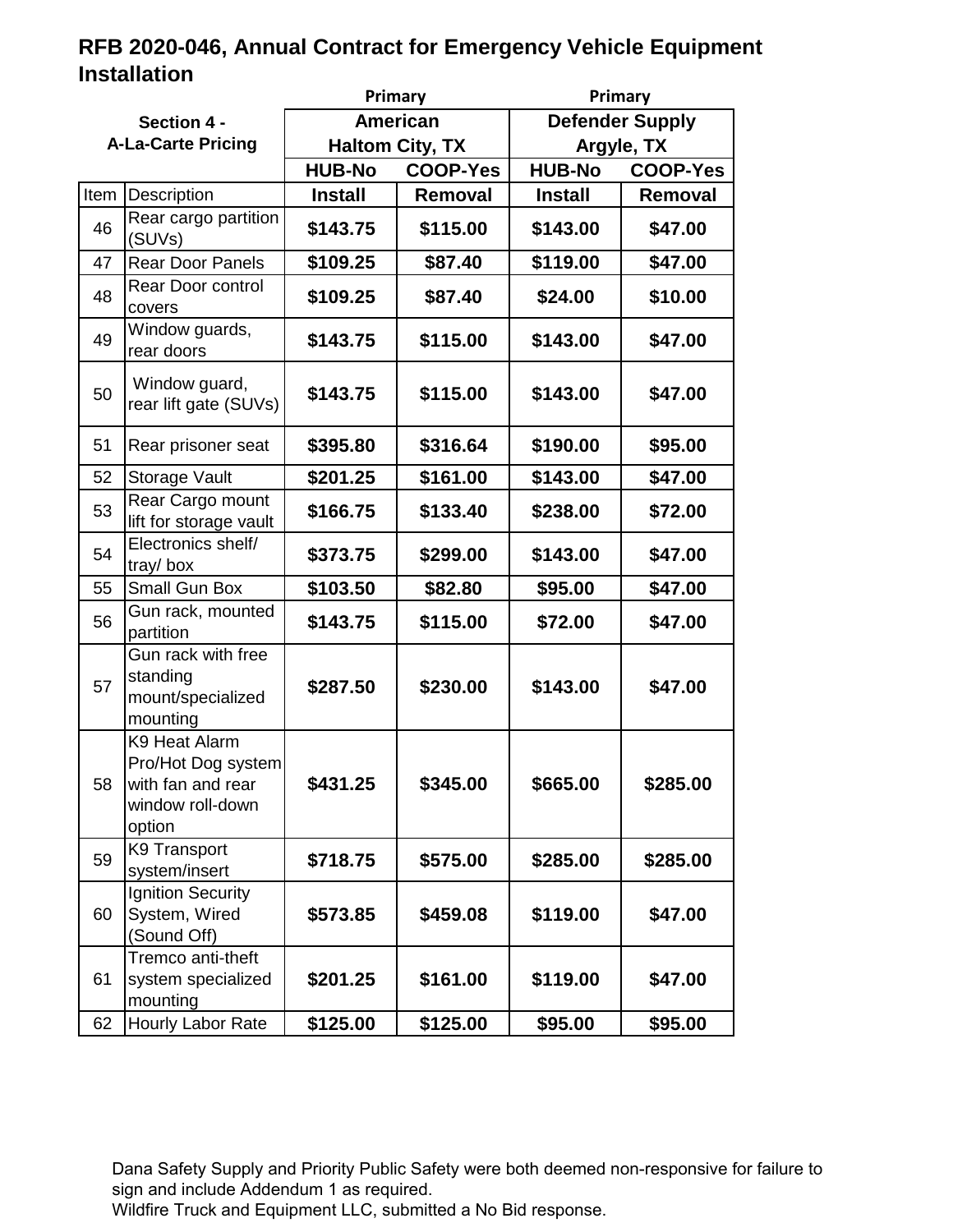|                           |                                                                                        |                                  | Primary<br>Primary |                      |                 |
|---------------------------|----------------------------------------------------------------------------------------|----------------------------------|--------------------|----------------------|-----------------|
| Section 4 -               |                                                                                        | <b>Pursuit Safety</b>            |                    | <b>Stolz Telecom</b> |                 |
| <b>A-La-Carte Pricing</b> |                                                                                        | <b>Royse City, TX</b>            |                    | Denton, TX           |                 |
|                           |                                                                                        | <b>HUB-No</b><br><b>COOP-Yes</b> |                    | <b>HUB-No</b>        | <b>COOP-Yes</b> |
| Item                      | Description                                                                            | <b>Install</b>                   | <b>Removal</b>     | <b>Install</b>       | Removal         |
| 46                        | Rear cargo partition<br>(SUVs)                                                         | \$200.00                         | \$130.00           | \$225.00             | \$150.00        |
| 47                        | <b>Rear Door Panels</b>                                                                | \$130.00                         | \$85.00            | \$150.00             | \$75.00         |
| 48                        | Rear Door control<br>covers                                                            | \$85.00                          | \$45.00            | \$37.50              | \$37.50         |
| 49                        | Window guards,<br>rear doors                                                           | \$85.00                          | \$45.00            | \$75.00              | \$37.50         |
| 50                        | Window guard,<br>rear lift gate (SUVs)                                                 | \$130.00                         | \$85.00            | \$150.00             | \$75.00         |
| 51                        | Rear prisoner seat                                                                     | \$170.00                         | \$120.00           | \$300.00             | \$150.00        |
| 52                        | <b>Storage Vault</b>                                                                   | \$200.00                         | \$200.00           | \$150.00             | \$75.00         |
| 53                        | Rear Cargo mount<br>lift for storage vault                                             | \$150.00                         | \$85.00            | \$225.00             | \$75.00         |
| 54                        | Electronics shelf/<br>tray/box                                                         | \$150.00                         | \$85.00            | \$150.00             | \$75.00         |
| 55                        | Small Gun Box                                                                          | \$150.00                         | \$85.00            | \$75.00              | \$37.50         |
| 56                        | Gun rack, mounted<br>partition                                                         | \$100.00                         | \$85.00            | \$150.00             | \$75.00         |
| 57                        | Gun rack with free<br>standing<br>mount/specialized<br>mounting                        | \$200.00                         | \$130.00           | \$225.00             | \$112.50        |
| 58                        | K9 Heat Alarm<br>Pro/Hot Dog system<br>with fan and rear<br>window roll-down<br>option | \$650.00                         | \$450.00           | \$900.00             | \$600.00        |
| 59                        | <b>K9 Transport</b><br>system/insert                                                   | \$400.00                         | \$170.00           | \$600.00             | \$600.00        |
| 60                        | <b>Ignition Security</b><br>System, Wired<br>(Sound Off)                               | \$150.00                         | \$150.00           | \$150.00             | \$37.50         |
| 61                        | Tremco anti-theft<br>system specialized<br>mounting                                    | \$225.00                         | \$225.00           | \$75.00              | \$37.50         |
| 62                        | Hourly Labor Rate                                                                      | \$85.00                          | \$85.00            | \$75.00              | \$75.00         |

Dana Safety Supply and Priority Public Safety were both deemed non-responsive for failure to sign and include Addendum 1 as required.